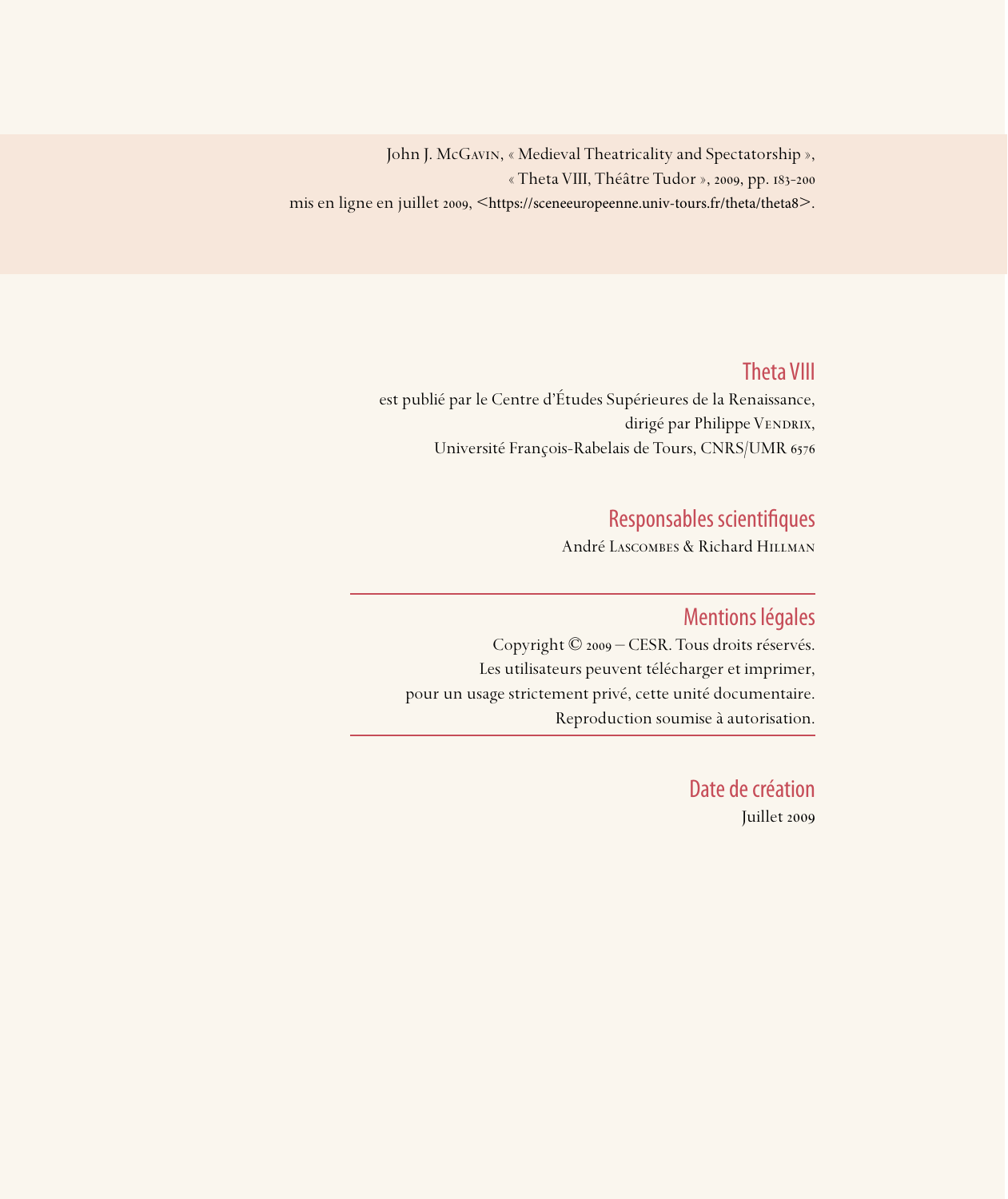Thêta VIII – Théâtre Tudor John J. McGAVIN p. 183-200CESR, Tours

# *Medieval Theatricality and Spectatorship*

John J. McGavin University of Southampton

Two apparent paradoxes in spectatorship are suggested<br>by the theme of the present volume. The first is that<br>the spectator imaginatively participates in what is<br>seen and yet is conscious of him or herself as watching it. by the theme of the present volume. The first is that the spectator imaginatively participates in what is seen and yet is conscious of him or herself as watching it. The second is that the spectator achieves a kind of belief in the reality of the event and yet is aware of it as performance. Although the first concerns the spectator's self-consciousness and the second what kind of reality the theatrical event has for the spectator, both paradoxes point towards a single problematic: the relationship of absorption and action in the experience of the spectator. The present paper concentrates on this topic.

Any spectator will have experienced being so imaginatively focussed on the play that the world around is ignored. This absorption is not distinctive of theatrical experience, however: a good book, or conducting a mobile phone conversation in a busy street can induce the same effect. How this degree of dissociation from the world around is received depends very much on context. Many feel that the private absorption of the mobile phone is impolite in public places, and it is certainly illegal when driving in the UK. Being distracted by one's own thoughts during a conversation can cause irritation, and interlocutors are extremely quick to spot when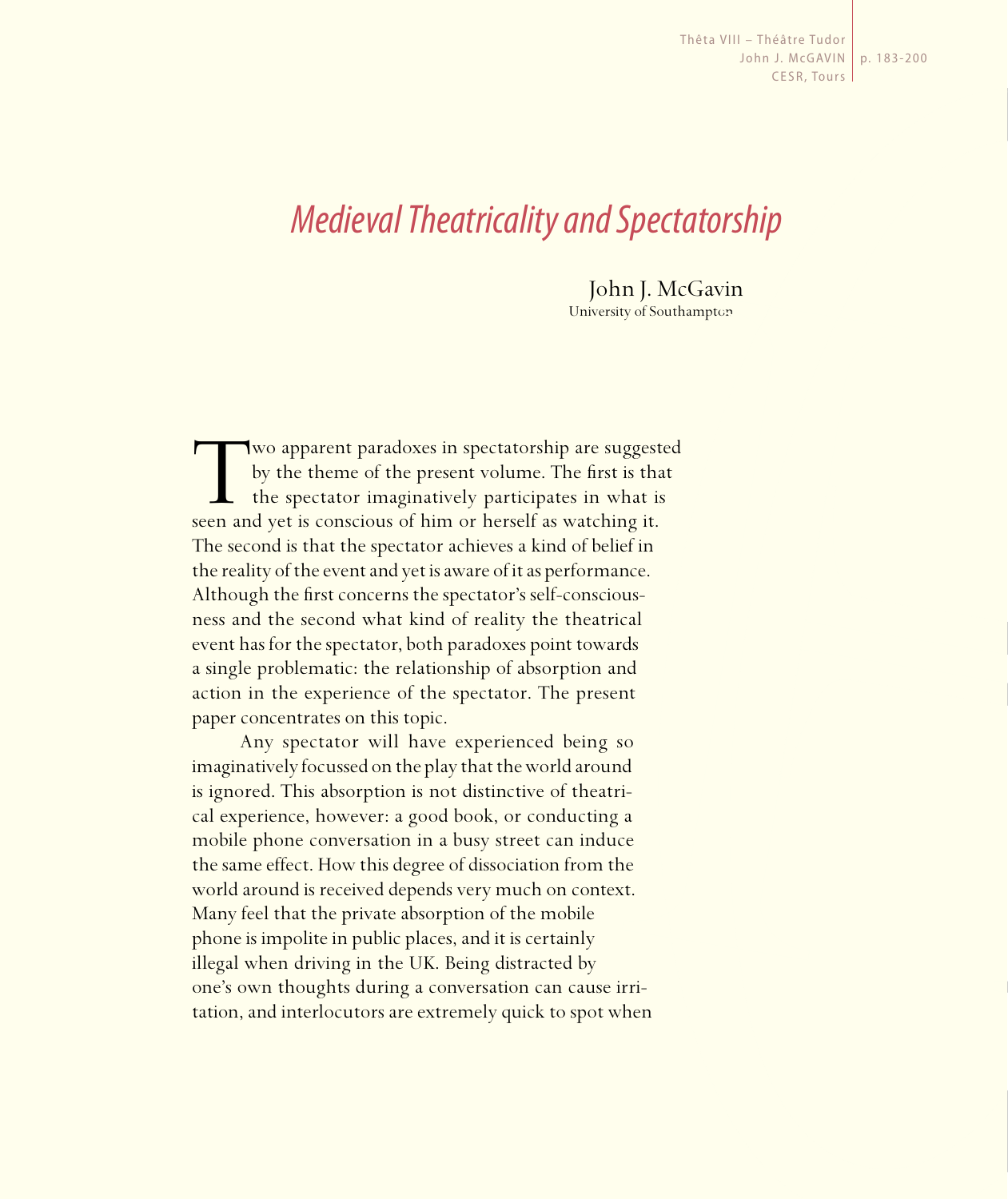this is happening. But western societies value a high level of concentration in aesthetic contexts, where it is regarded as offering a purer experience of the artwork. In literary analyses this condition, therefore, often provides the subconscious benchmark for discussion. The implication is that, when one promotes the reality of the artistic event over the larger reality within which it is only an event, *one is right to do so*. In some dramatic performances spectators may be so engrossed that they will think of the fictive narrative represented on stage as happening in reality, and when they thus fall under the control of the actor's and playwright's power to persuade, they are thought to be responding properly to the demands of the genre. The lights go off in the modern theatre to announce that the spectator may be distracted from everything that is not the play.

This encouragement to aesthetic dissociation is very different from the view in the late-medieval *Tretise of Miraclis Pleyinge*, whose author objected to plays, and to some paintings, precisely because they could create an emotional, sensual, and imaginative distraction from true reality, failing thus in two respects: by supplanting truth with falsehood and proper spiritual behaviour with pleasureseeking. If Christ reproved the women who wept at his Passion, how much more would he reprove those who weep at the play of his Passion? (ll. 107-8). The *Tretise* denies that it is good to be engrossed by an aesthetic representation of spiritually important matters, because to do that is to replace spiritual belief with a lower order belief tainted by human artifice and the delights of the senses. The strength of the *Tretise* author's attack, but also its weakness, is that its criteria of value were established not in the world of drama itself but in the realm of spirituality. Since reality is defined as what is *not* mimetic, there is hardly any point in disagreeing with the author about the characteristics of plays; one must simply accept or reject the *value* which he puts on these characteristics. But the *Tretise* author did not leave it there.

In trying to distinguish which kinds of art might be permissible and which not, the *Tretise* author implicitly acknowledged that style was at the root of the problem, rather than the spiritual impoverishment implicit in all the substitutions of mimesis. Some paintings are permissible, he claims, if they avoid "to myche fedynge mennus wittis" (ll. 136-37), but, since sensuality and kinesis in plays means that they cannot avoid feeding men's wits, it is their *relative* danger to the soul which brings them within the scope of judgement. This in turn implicitly acknowledges that, within the realm of artistic representation, spectatorial *choice* is as susceptible to moral judgement as is the use of art to represent spir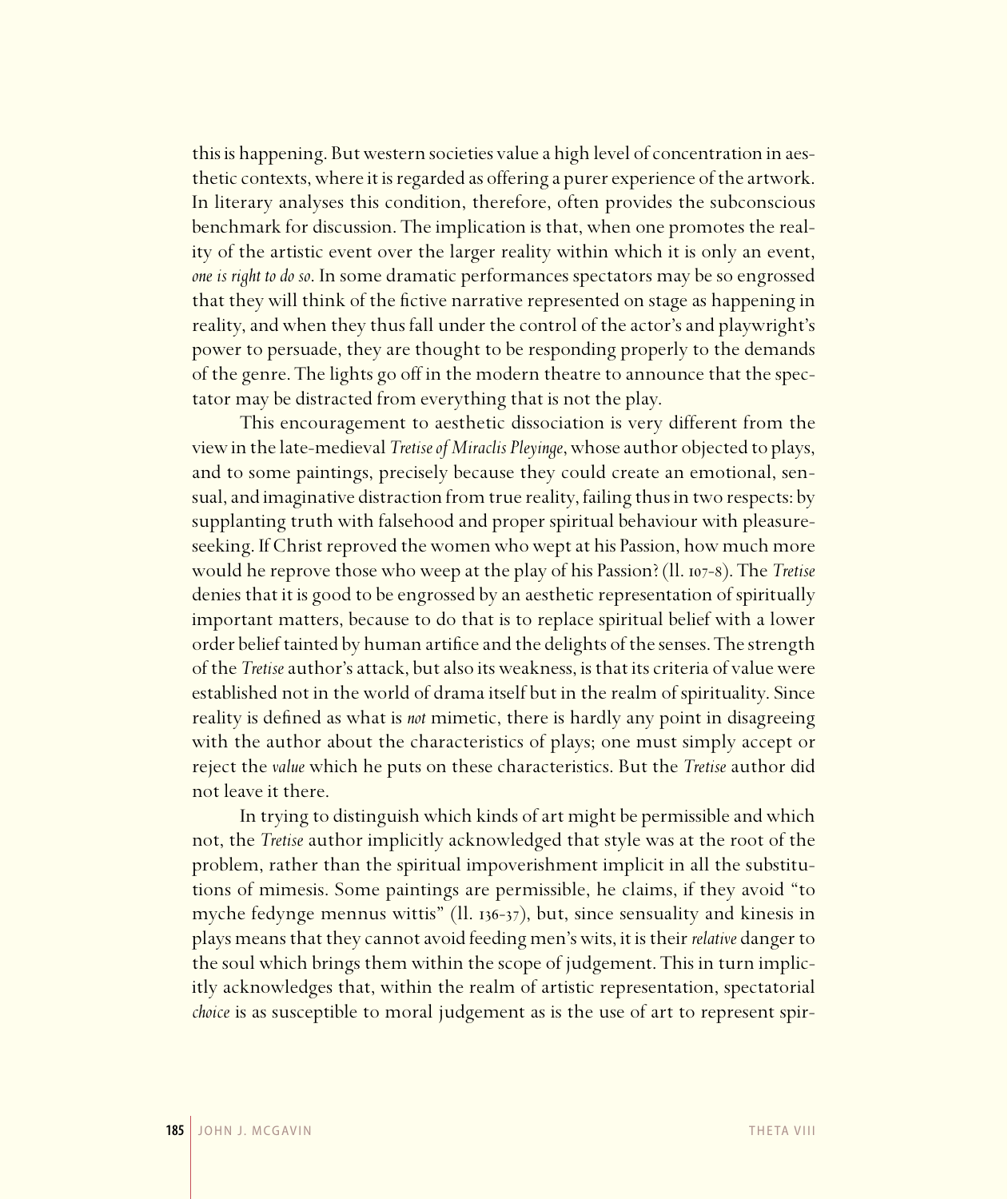itual reality. If artistic representation of the sacred is allowed to be educational in some cases, its worth must be judged in relation to the contingencies of style, spectatorial choice, and the effect on the spectator. According to the Tretise, then, the more an art work encourages the spectator towards aesthetic absorption, the more spiritually culpable it is, and, by implication, the more the spectator chooses that form of absorption over others, the more spiritually weak they show themselves in their choices of spiritual action. The *Tretise* is thus as much about watching plays as about "pleyinge", and indeed the argument does not seem to imply much distinction between the two categories of action, treating actors and spectators as participants in a common enterprise, though that is in part a consequence of the particular dialogic strategy which the author employs.

While the author rejected those paintings which were too crafted, and plays which were, by their very nature, sensual, that is, delighting men "bodily", his basic premise was that any distracting rather than informing was to be avoided. Unfortunately for modern scholars, he gave less space to discussing what particular styles might be considered as feeding men's wits and therefore as leading to absorption in the artifice and distraction from the real. However, this was also an insightful strategy, for it silently accepted that spectators' wits and bodies could be fed and delighted by many different artistic means. Spectatorial absorption is not the inevitable product of a particular style of presentation. For example, one might wish to associate the extreme end of spectatorial "belief" in the reality of what is seen on stage with traditions of naturalistic, indoor, highlycontrolled drama. There, the play aims to sustain as long as possible the conviction that what is seen is not just a believable representation of something which could occur but is actually occurring. But such a theatrical basis for aesthetic belief is very fragile: the spectator's absorption can be unsettled easily if they spot mistakes in detail, and the effect of the play can be damaged by extraneous non-theatrical circumstances, such as a persistent cough in the audience or a knocking window or a lighting problem. Aesthetic participation thus depends on the continued willingness of the spectator to collaborate: to ignore or, where possible, include elements which are not part of the intended presentation. And this is especially true when the naturalistic style of a play pretends to similarity with the spectator's real life.

Some theatrical approaches go further than naturalism and attempt to blur any distinction between the conditions in which a spectator views and the fiction being represented. A recent award-wining play about people-trafficking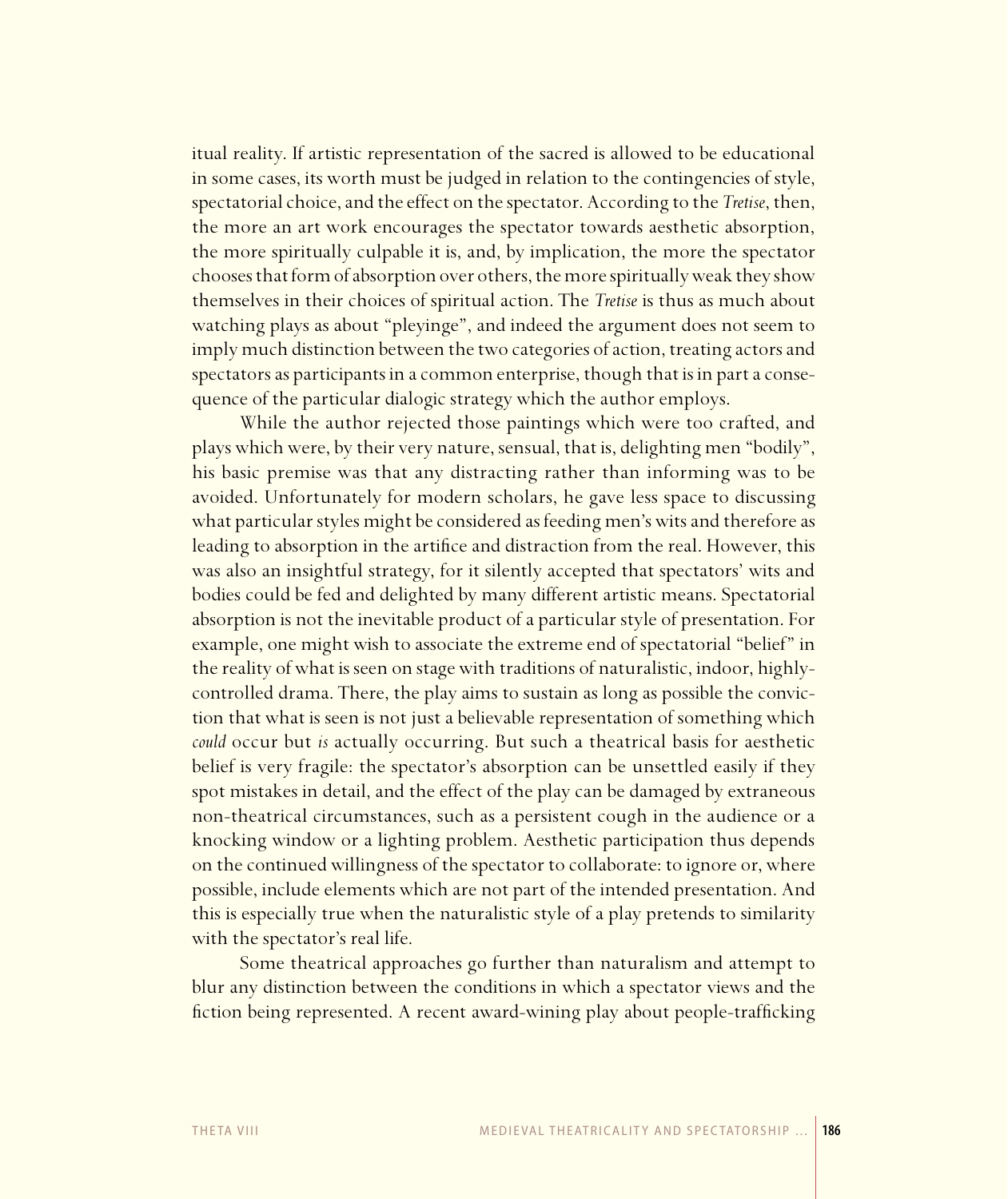was put on, and was watched by spectators, inside a container lorry.<sup>1</sup> This was an extreme attempt to ensure spectators' imaginative belief in an event, and the moral engagement which should supposedly accompany the experience. But one can think of comparable medieval examples in which such an effect was created without any dominant tradition of naturalism. For example, how different in theatrical effect is the container lorry idea from those instances where the permanent architecture of the church, such as an Easter sepulchre with its carvings or paintings of the resurrection, was employed for Easter representations which mixed ritual and drama?<sup>2</sup> In such semi-liturgical events, the world of the viewing spectator must have been so completely suffused with the matter being represented that a different kind of reality was created. In this new reality the spectator, however free to think his or her own thoughts, was physically within the world of the representation, and the biblical and contemporary realms were potentially joined as a single stage-set. One can find such effects operating in street theatre also: the obvious example is the York cycle's *Entry into Jerusalem*, in which Christ so pointedly refers to the city of York's own towers and turrets that his entry is really into a new theatrical world in which York and Jerusalem have shared existence, and, as Pam King has shown, the biblical, civic, and liturgical can all co-exist (King, p. 141). The opportunity is held open to the spectator not just to view the presentation but to view it from a place *within* the action—to be not just engrossed by the event but *incorporated* into it. This seems to me more than just a device to encourage imaginative absorption in what is seen, though it is that. It is a way of declaring that, even when spectators mentally step back from being engrossed in the action, and are conscious of themselves as spectators, they are still within the world of the play, and the stage reality which they observe is also the reality *within* which they observe. Rather than attempting to put to rest a spectator's self-consciousness, this form of theatre attempts to redefine the parameters within which that self-consciousness can operate.

Medieval drama, building on a supposedly shared ideology, attempts to create this theatrical environment in many ways: through employing contemporary modes of language, action, references and stage properties; anachronism linking the biblical past with the present; direct address by characters to

<sup>1</sup> Clare Bayley, *The Container*, produced by Nimble Fish in association with Underbelly Productions; winner of Amnesty International and Big Issue "2007 Freedom of Expression Award" at the Edinburgh Festival Fringe.

<sup>2</sup> See Sheingorn, *passim*.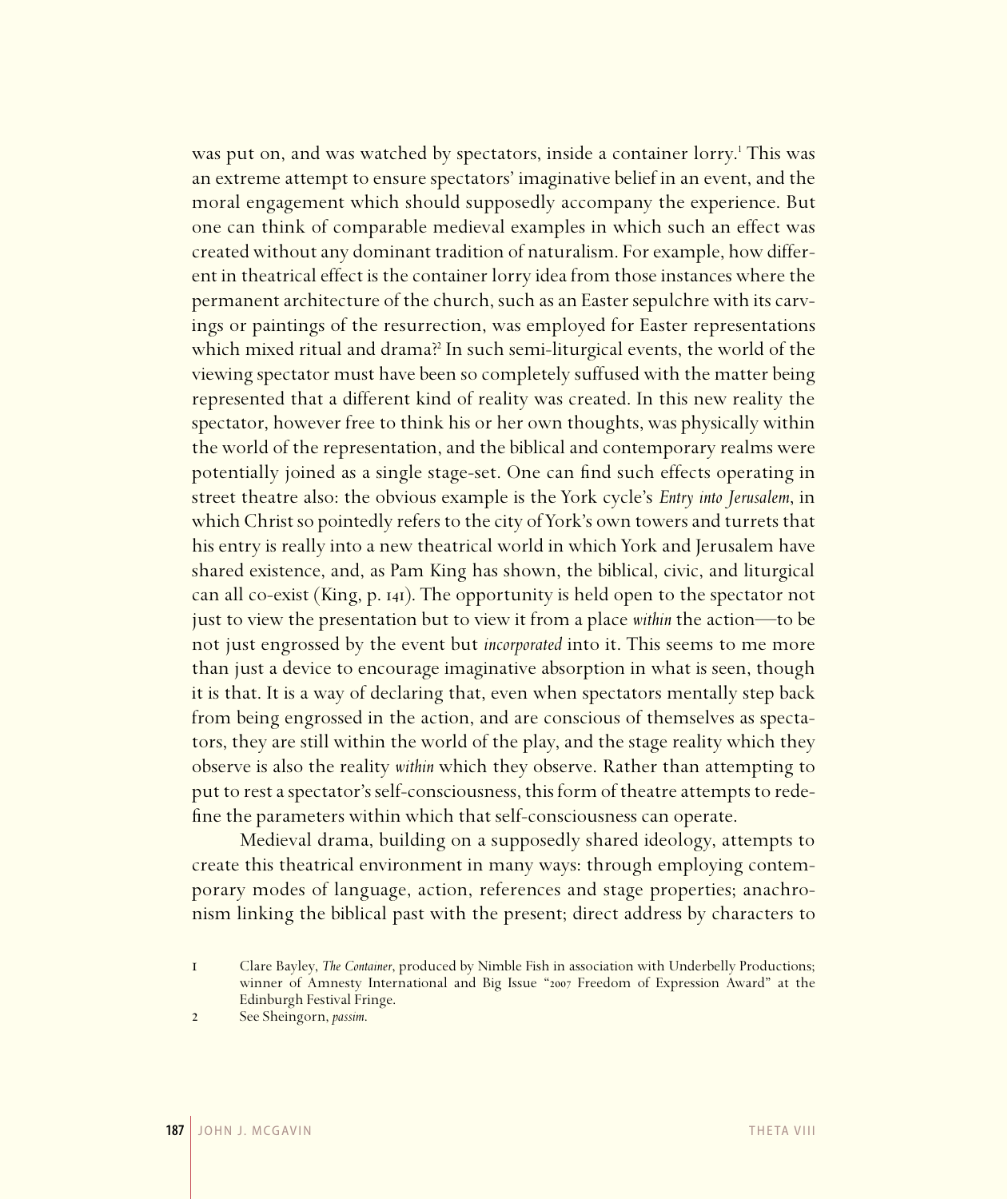audience; the merging of contemporary issues with biblical narrative; and even theatrical activities *shared* by spectator and actors, such as the scatological community singing led by the vices in *Mankind* (ll. 332-43). But such incorporation of the spectator into the fiction suggests as much an anxious desire to assert a world of communal values as confidence that those values could be relied upon to promote an aesthetic belief which could then, in turn, re-confirm spiritual belief. It might be more subtle, more extensive, more varied in its methods, and indeed, as much celebratory as persuasive, but this medieval dramatic approach is still, in one respect, an attempt to put the spectator into the container lorry, in order to determine the nature of their seeing. By incorporating the spectators and their world into the play, the intention is that the spectator will more easily achieve the imaginative absorption which will pay ideological dividends, because he or she will see no alternative reality beyond the play or will, at the very least, think of that reality as coloured by the play. The assumption underlying all this overdetermination of the spectator's response must be that spectatorship is *active* and spectators *choose* their level of absorption. The play is organised to influence that choice, precisely because there is no dependable link between belief in the sense of *croyance* and spectatorial belief in the sense of imaginative absorption. Each *may* lead to the other, but the connection is neither predictable nor inevitable, as can be seen if one studies stage "business".

Stage "business" demands from the spectator an aesthetic commitment which has no necessary ideological component. When it seems to be operating on its own terms, the stage world asserts its own reality and commands the assent of the spectator. Thus a character whose words or actions turn the play temporarily into a bravura display of theatrical dexterity is holding the spectators' attention, and asserting the logic of the stage world, without asking them to believe in anything—not even in the larger action which the play's fiction is supposedly representing. Seeing or hearing in these cases may fully absorb the spectator's attention, but this is an aesthetic "belief" in the play which is the stronger because no other kind of belief is being sought. On the other hand, the imaginative hold of stage business, by promoting the immediate reality of the stage in the imagination, can be used to assert stage logic as true, and thus to smuggle in ideological content. In a forthcoming paper, John Marshall has brilliantly shown how stage business might have been used in the Chester *Shepherds* play to resolve into an image of harmony the local racial antagonisms between English citizens and Welsh outsiders present in this border garrison town for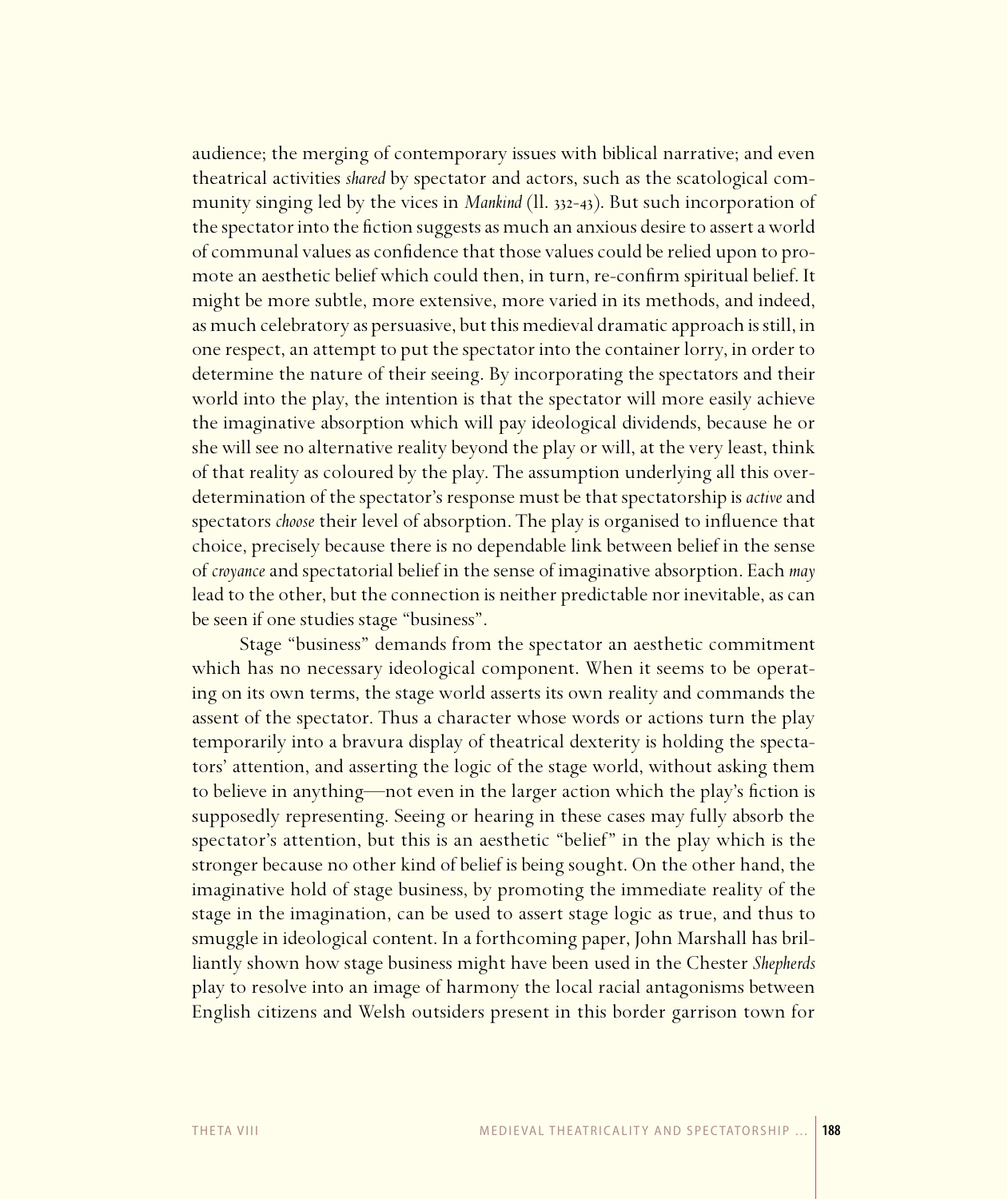commercial reasons. Among the groups sponsoring this play were the Glaziers: members of this guild, dressed as shepherds, walked on stilts at the Midsummer Show, and when the play's Banns were announced, and may have also deployed these theatrical skills in the play itself. If this was the case, then the belligerent Welsh shepherds they represented were culturally recuperated by their attractive theatrical presence and because the play merged their stage identity with that of the civic guild which was presenting them. At a spiritual level also, recuperation was achieved—by permitting the shepherds, whose interests otherwise are limited to food and sheep diseases, to acquire a modicum of Latin and the desire to become missionaries and hermits. This is a "feel-good" play, whose techniques of distraction, cultural appropriation, covert re-evaluation, visual ambivalence, and idealisation have clear parallels in much modern TV and film. It also reveals in its Chester sponsors an all-too-recognisable wish that imaginative absorption in entertainment should enable the spectator to adopt a happier view of the world.

Chester may have supplanted social antagonism with a theatrical harmony based on the supervening power of stage business. But drama's power to build ideologically upon the spectators' absorption depends ultimately on their willing cooperation with the actors' and author's skill. Achieving a deep imaginative participation is not a *sine qua non* of spectatorship, however valued it might be in literary-critical circles. What spectators want is what *they* want, and that may not always be absorption in the event. In contexts where it is possible to do so, people may adjust their relationship to the theatrical action, including their physical proximity to it, so as to predetermine the extent to which they will be absorbed by the event, and also to control any expectations of that involvement which other spectators might have of them. This in turn will limit the play's ideological command over their experience. Even in closed, blacked-out theatres, some spectators choose seats (within their financial capacity) to determine the experience they will have: on the end of a row, or directly in the centre; in the front stalls or a box. They may even do this to avoid the possibility of being physically involved in the action, if the genre of the play makes that likely. Outdoor events (such as medieval urban plays) offer even more scope for this.

At a Grand Pardon which I observed on 25 and 26 July 1996 in St. Anne d'Auray, Brittany, it was possible to discern spectatorial zones defined by distance from the processional route. Being present in these zones meant that one was declaring oneself, by relative closeness to the action, to be a particular kind of spectator.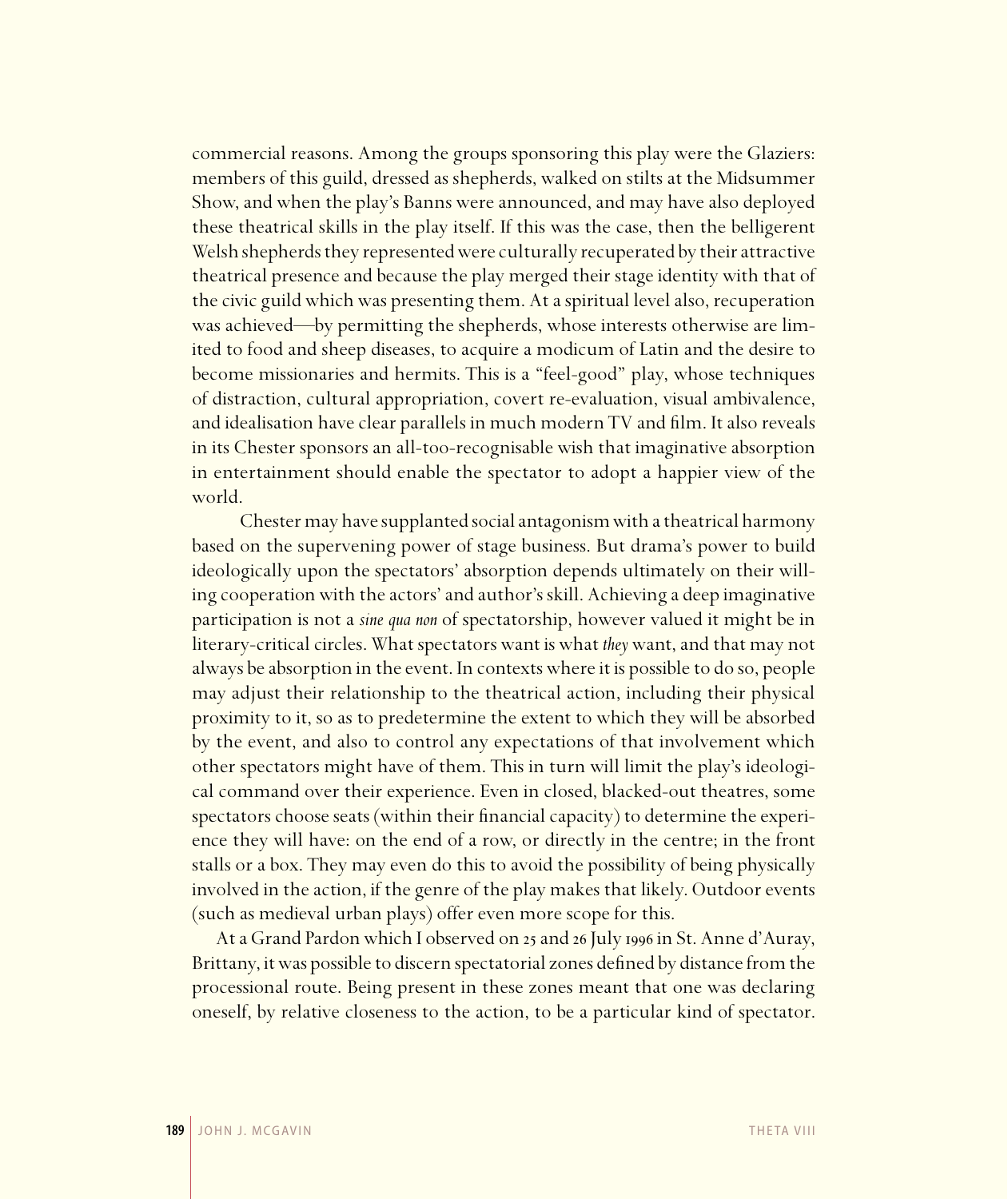These zones had notional thresholds, such as the kerb of a pavement, which the spectators themselves acknowledged. Whether one could sit down on the ground, or talk, or talk above a whisper, or move around, or leave the children to move around, or eat an ice-cream were all determined by one's choice of zone. It was also clear from the demeanour of the spectators that they were self-policing these zones, and that their presence in one rather than another might be a matter of compromise between their personal desires and circumstances. Thus a deeply believing spectator with young children might have to compromise personal involvement by standing far enough away from the procession to avoid causing offence if the children started to misbehave. Non-believers who saw in the event only a colourful ceremony ensured that they stood close enough to see but far enough back to avoid being forced to appear and behave as a participating believer. In this example, the full range of spectatorship was evident—from the closest, whose imaginative absorption was such that they had become in effect, actors, participating in the religious action, even if not in the actual procession, to the next circle of watchers, who might be described not just as witnessing but as *bearing witness* to the event, then to those who were simply witnessing it without that level of seriousness, and finally to those furthest away, who were looking at it with mild or quite disengaged curiosity. What was common to this spectatorship, however, was that all those present were *pre*determining the level of imaginative absorption which they would feel, and expressing geographically that liberty to adjust the nature of spectatorship which is more frequently exercised in the mind of the spectator.

Such decisions must surely have been made also by medieval spectators. But the exact nature of imaginative absorption in a play would also have been determined then, as now, by socio-economic factors and gender. A recent experiment, in which Heywood's *Play of the Weather* was performed in its original location in Hampton Court Great Hall, revealed how strongly forces of gender and status, realised through relative proximity to the king and the separation of sexes in the audience, would have varied the experience of the play for different spectators, and would have both controlled and liberated certain kinds of spectatorship.<sup>3</sup> At some points, for example, it might have been safer to *pretend* to be imaginatively engrossed in the play, rather than to show Henry VIII that one understood its meaning by turning to see how he was taking it. The dynamics of spectatorship

3 This performance was sponsored by the Arts and Humanities Research Council and took place 10 May 2007 under the direction of Tom Betteridge and Greg Walker.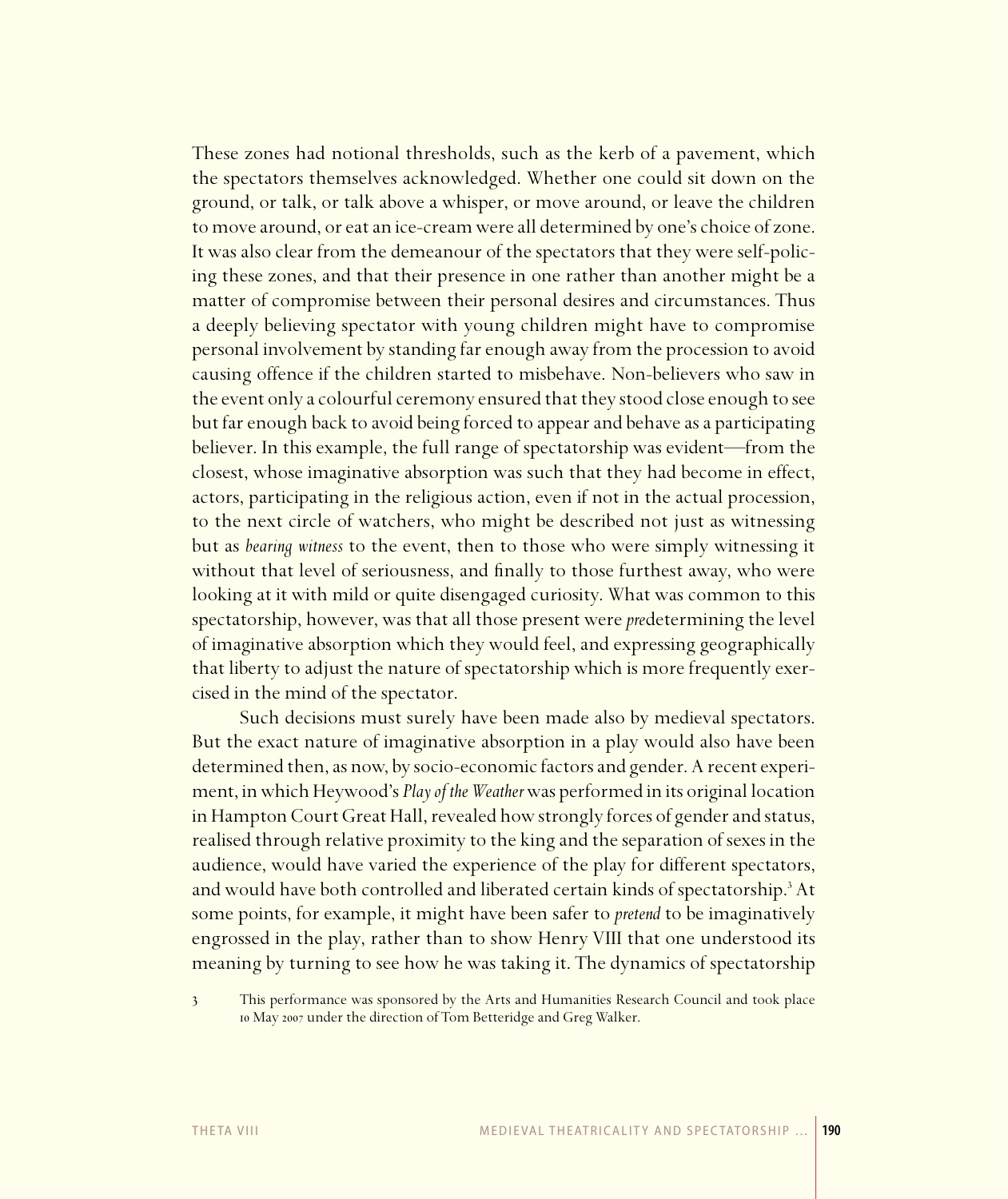are established not only by what is shown but by the presence of other spectators, and also by the spectator's consciousness of him or herself as an object of view. It is increasingly evident that to interpret a medieval or early modern play one must interpret those dynamics. The variety of spectatorial experiences at cycle plays makes this case clear. Theatrical engagement must have varied in nature and depth depending on where, with whom, and in what capacity spectators were situated; what they were also doing while watching (such as feasting, in the case of the York Council); and how they might be observed by other spectators. York's Dean and Chapter, for example, watched the plays from a room over the gates of the Minster Close.<sup>4</sup> The nature of their spectatorship was thus already defined by their authoritative elevation above events, and defined in their own minds as well as in the minds of those who watched them watching the plays. The liminality of their location and the reclusiveness of their situation would, in a sense, have separated them from any implication that what was shown could be specifically critical of them, but it might have also acted to intensify their experience of the plays as exemplary.

One thinks also of the difference between, on the one hand, watching the York crucifixion from a spot in an upper room overhanging the playing place and, on the other, standing close to the pageant wagon at street level. Either spectator could have been deeply absorbed by the play—I do not think that this case is like that of the Pardon, with distance from the action mirroring engagement—but their experiences would have been very different.<sup>5</sup> The watchers in the solar room had a greater freedom to adjust between the scene as action and as contemplated image, but they bought that freedom by losing certain moments of theatrical intensity which could be enjoyed by others not so positioned. In effect, spectators *chose* the nature of their theatrical absorption—where it would occur and what kind of experience it would be—and did so for a variety of reasons within the constraints, financial opportunities and habits of their group. The spectators in the upper rooms lost, for example, the commanding moment when the cross is raised to visibility from an invisible position on the floor of

5 Domestic architecture suggests it as highly likely that some watched the plays from upper rooms, and this is supported by the disputes which arose from home owners' desire to have the play stations outside their premises. The  $A/Y$  Memorandum Book for 1417 states that "in all the years following while this play is played, it must be played before the doors and holdings of those who have paid better and more generously to the Chamber and who have been willing to do more for the benefit of the whole commons for having this play there" (*Records of Early English Drama: York*, 2: 714).

<sup>4</sup> The York *A/Y Memorandum Book* for 1417 describes the tenth station as "at the end of Stonegate at the gate of the Minster of the Blessed Peter" (*Records of Early English Drama: York*, 2: 713).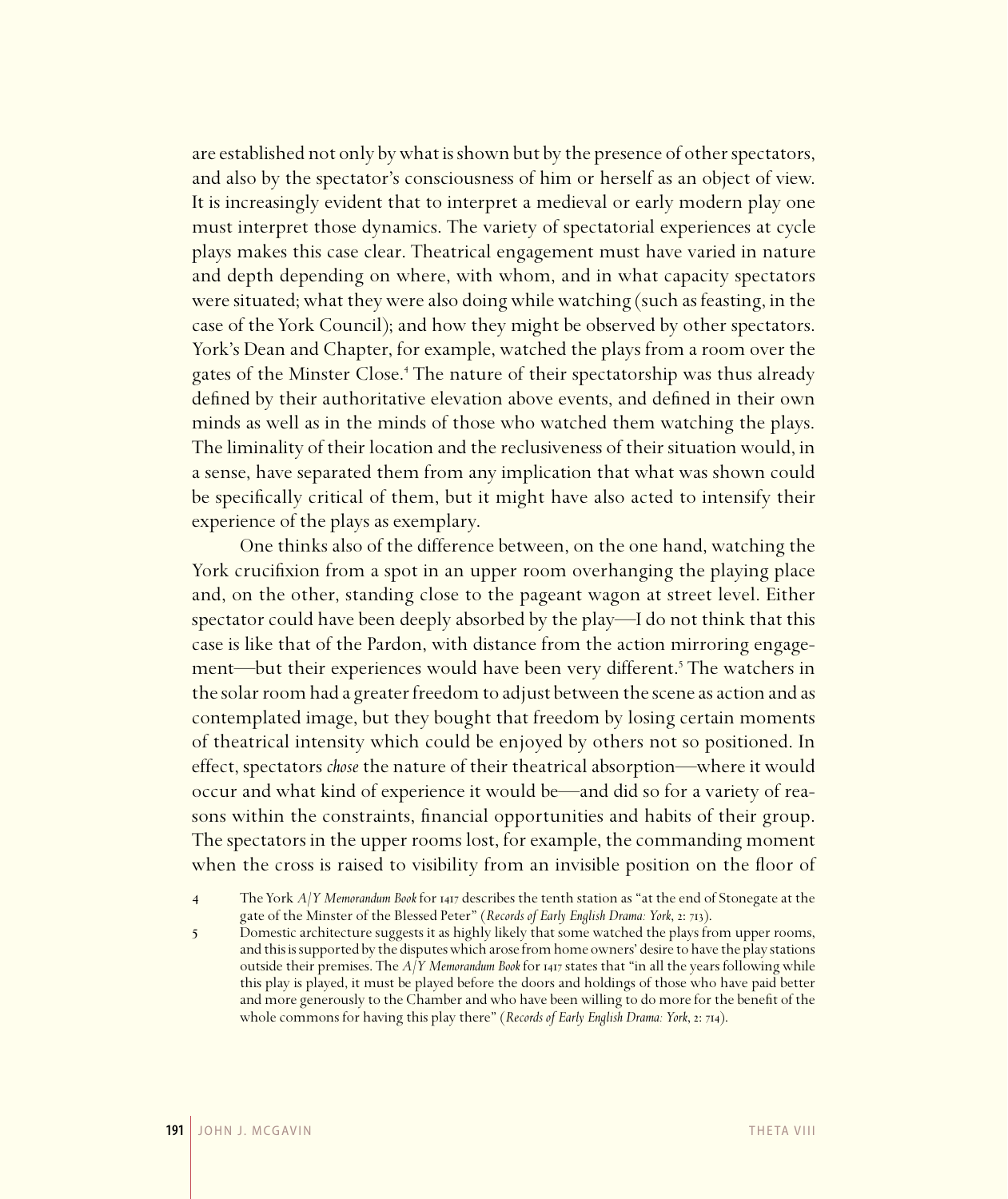the cart to appear with Christ nailed to it towering above the street-level spectator. That epiphany must surely have been a moment when the *street* spectator was imaginatively held by the action. On the other hand, spectators on the first floor would have then gained physical proximity to the crucified Christ, now raised far above street level, and would have had the sense that Christ's words, "Byholdes Myn heede, Myn handis, and My feete" (*Crucifixion*, l. 255), were actually being delivered straight into their living-room. That effect must have approximated the devotional imagery of Books of Hours. The spectator's situation would indeed have been closely analogous to that depicted in manuscript images, where the female owner of the book is shown privately looking through a window directly into the church where the Holy Family is sitting.<sup>6</sup> However theatrically powerful the physical action of the crucifixion in the York play, some of the spectators, particularly women of a particular class, would have come to the play with imaginations already shaped by the static devotional image, a habit of physical contact with such images (to the extent of kissing depictions of the wound in Christ's side), and for some, if not many, a wish to experience anew and in company devotional pleasures they had enjoyed elsewhere or in previous exposure to this or other plays.

Theatrical absorption, where it occurs, is demonstrably a willed action on the part of the spectator and almost certainly an intermittent form of engagement with the play. Any spectatorial belief in dramatic reality which results from this absorption must therefore be understood in relation to the spectatorial need which drove it in the first place. For example, desire, anxiety, and unrecognised compulsions must have deeply affected the spectatorship of *Massacre of the Innocents* plays, with their sexualised violence hovering on the edge of comedy and horror, the phallic symbolism of the weapons, including the women's distaffs, and the recognisable domesticity of their street abuse. Personal susceptibility to the actions and themes being presented would have partly determined where a spectator became absorbed in the action and when they remembered their spectatorship, mentally standing back from the event. Such sensitivities in some

<sup>6</sup> See, e.g., "The Hours of Mary of Burgundy", fols.  $I_4^{\nu}$  and  $I_3^{\nu}$ , both of which use this "window" motif, the first showing a woman, possibly Mary herself, looking into a church scene, and the second, more pertinent to the present case, though without a depicted spectator, directly onto the historical scene of the crucifixion. The first shows a woman, possibly Mary herself, looking into a church where the Holy Family is seated. The second positions the *reader* as the spectator, looking through a window from the medieval world directly onto the historical scene of the crucifixion.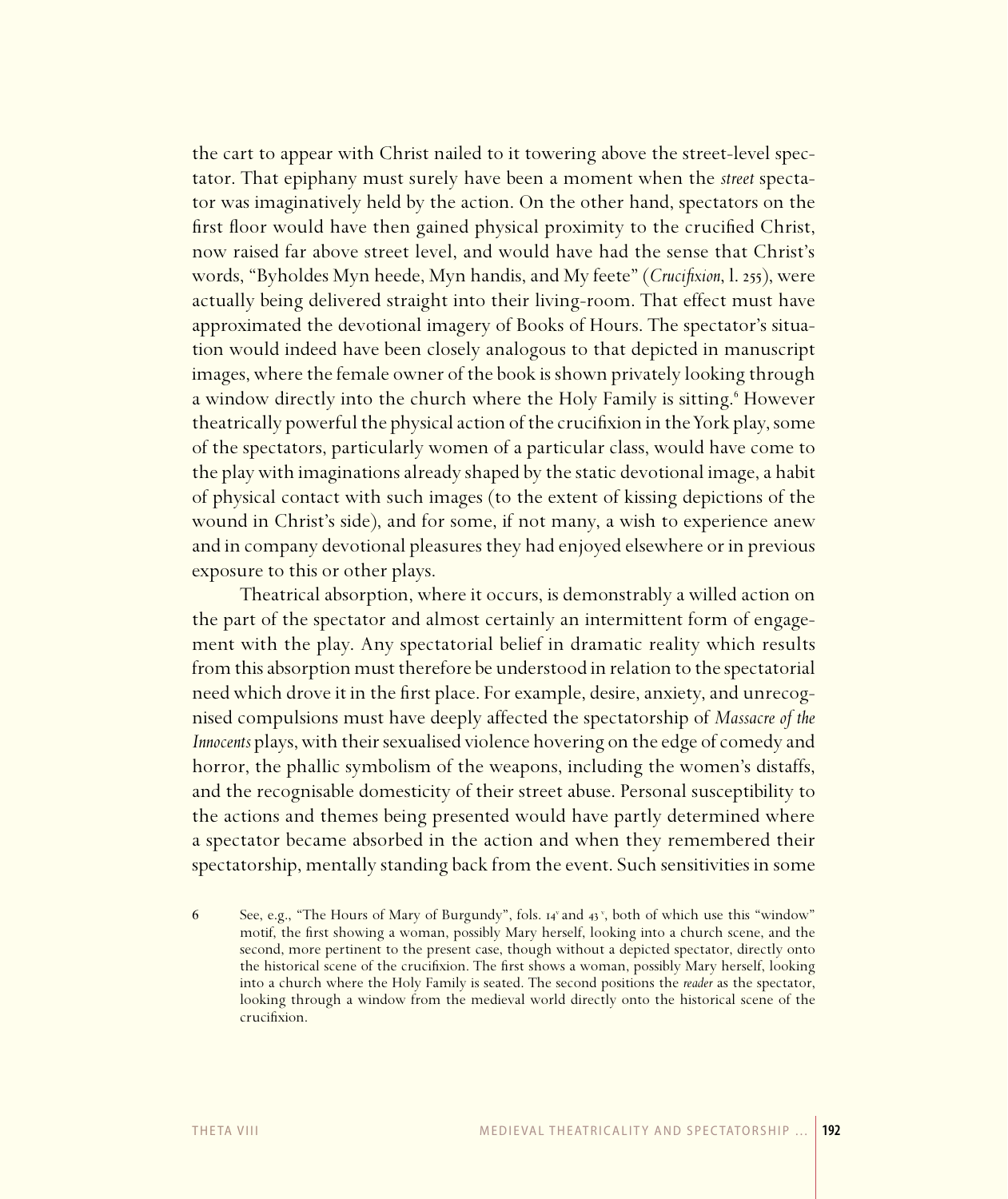spectators would also have individually inflected the communal, gender-based, cuckold comedy of *Joseph's Trouble about Mary*. The English biblical plays deal with potent contemporary issues, and the evidence of the plays themselves is that medieval spectators must have gone to have fantasies intensified, explored, satisfied, controlled, and made safe. By implication, the nature of spectators' belief in the action before them, and the times at which they exercised their liberty to disengage from absorption in order to reflect self-consciously on what they were seeing, must have been determined by these desires and fears.

Frantz Fanon has given an account of his own different experiences of viewing Tarzan films at home in Martinique, where he identified with Tarzan against the villainous Negroes, whom he regarded as African, and then seeing the same films in Europe, where he felt the white spectators' gazes identifying him as the black man, fellow to Tarzan's enemies. Fanon then felt a compulsion to revisit this construction of his identity by seeing the films again and again.<sup>7</sup> It is surely reasonable to consider that such issues of identity would have arisen with medieval plays. One might *assume* that a Jew would have avoided the biblical plays, but equally he might have been driven, as Fanon was, to see himself and his co-religionists portrayed, even if (or possibly *because*) they were portrayed with enmity. He could well have rejoiced in the Abraham and Isaac plays, but have mentally censored their typological reference. Would he have felt the gaze of Christian spectators? One might think that this particular problematic would have been rare, but it could have been less rare than we think, especially on the continent. And other non-racial versions of this problem must have been frequent. One thinks of the complex spectatorship of a local magistrate viewing plays which opposed earthly authority to the heavenly, but located the conflict in a recognisable version of his own late-medieval courtroom, with all the legal language he was accustomed to use in his court-room business, as in the York Passion sequence. One thinks also of the churchman seeing Christ's clerical enemies dressed in contemporary Christian vestments. We know for a fact that one of the earliest Scottish reforming plays did take the next step—*explicitly* identifying Caiaphas, Annas and the Pharisees spiritually with the modern clergy, in whose vestments the actors had been traditionally dressed (John Knox, cited by Mill, p. 291). A clerical spectator's aesthetic engagement with plays must have been affected by such pressures, and the nature of his imaginative absorp-

<sup>7</sup> This is discussed in Christian, pp. 221 and 225-26. See also "retrospectatorship" in White, pp. 194-216.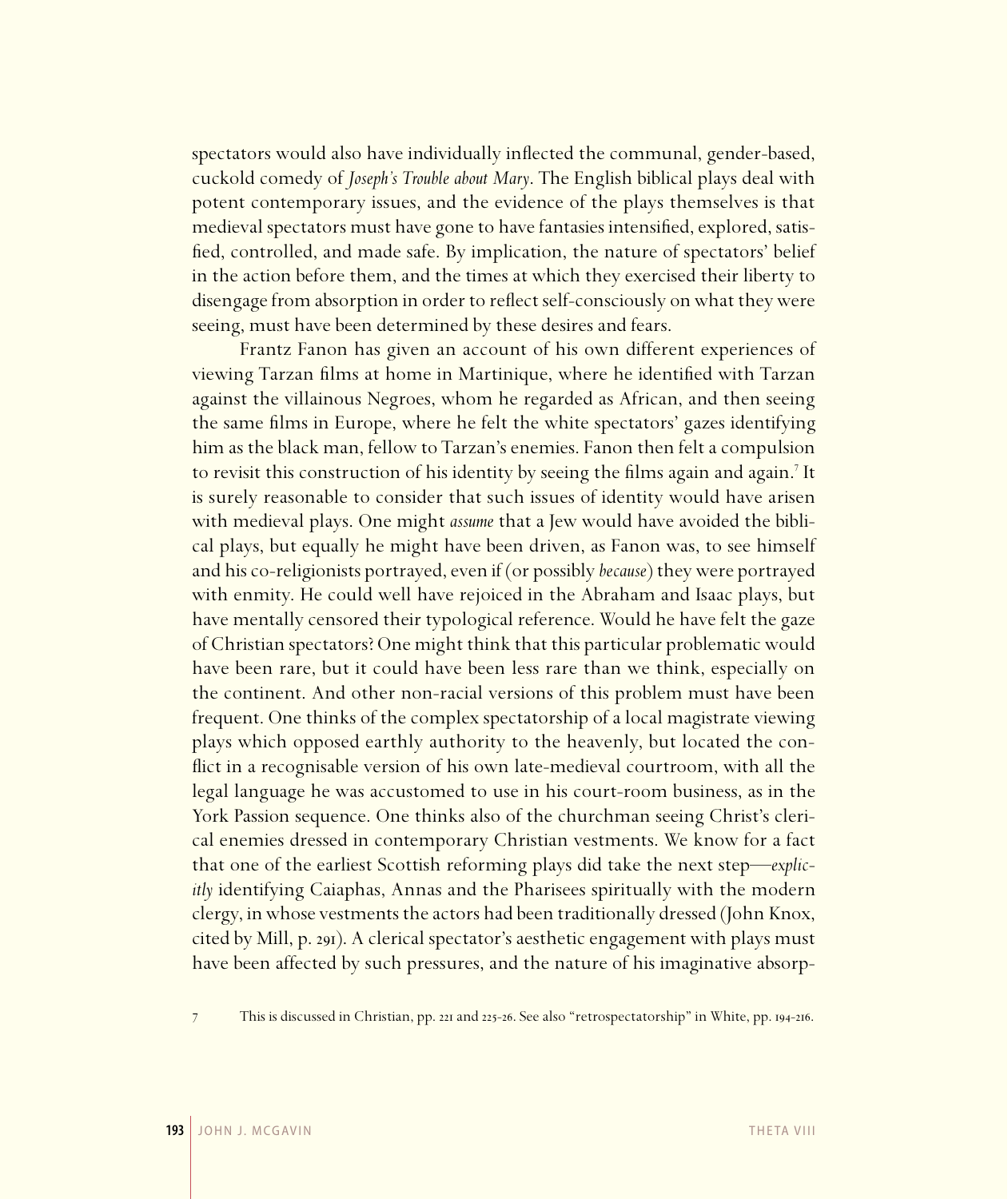tion would have altered as a consequence. For spectators who felt personally or professionally defensive about the plays' message, spectating may have been less a matter of achieving imaginative absorption in the reality of the play than of managing spectatorship itself as a penitential act.

The decision to spectate is a decision to act, and to act in a way which has consequences. Drama has long been thought of as collaborative: spectators in a sense give licence to the performer by attending; they give encouragement by applause; they may control their consciousness of extraneous details so as to preserve the illusion of the play.<sup>8</sup>They may be conscious *ab initio* that the act of watching has got ethical implications, and may manage their spectatorship, including the possibility of being absorbed in the show, with such considerations in mind. This becomes particularly obvious, for example, when films show violence.<sup>9</sup> It is true even of well-intentioned televised crime documentaries, which re-enact offences in order to catch criminals but, in doing so, also entertain through mimesis. Recent legislation in the area of child pornography has reversed traditional notions of the spectator as passive recipient of images, and has argued that the spectator's desire to watch encourages the production of the abuse on which it is based. In this respect, modern law is beginning to approach the more sophisticated view of causation held in the Middle Ages: while the image may be the *formal* cause of the spectator's experience, that experience is the *efficient* cause of the image. Recent arguments about the propriety of representing the story of Anne Frank in a musical indicate how the ethics of spectatorship are inflected by genre, and are not simply to do with whether watching is a legitimate act in itself.<sup>10</sup> But in some contexts, where watching can be interpreted politically as bestowing a kind of licence, and maybe even more—a bearing of witness to the legitimacy of what is seen—the only sanction left to the dissenting potential spectator may be "not to see": to turn off the television, to refuse to attend an execution, and so on, and, if they feel strongly enough about it, and if they are able to manage it, to ensure that others "see" their refusal.

If spectatorship is a special kind of action, it follows that the strange combination of absorption and self awareness which the spectator feels when engaged in this action is also special. One does indeed feel that the self-

<sup>8</sup> Elam describes these as "transactional conventions" (p. 88).

See, for example, Cubilié's section entitled "Ethics in the Field?"

<sup>10</sup> Anne Frank's only surviving relative complained that other genres were acceptable because more "realistic". See van Gelder.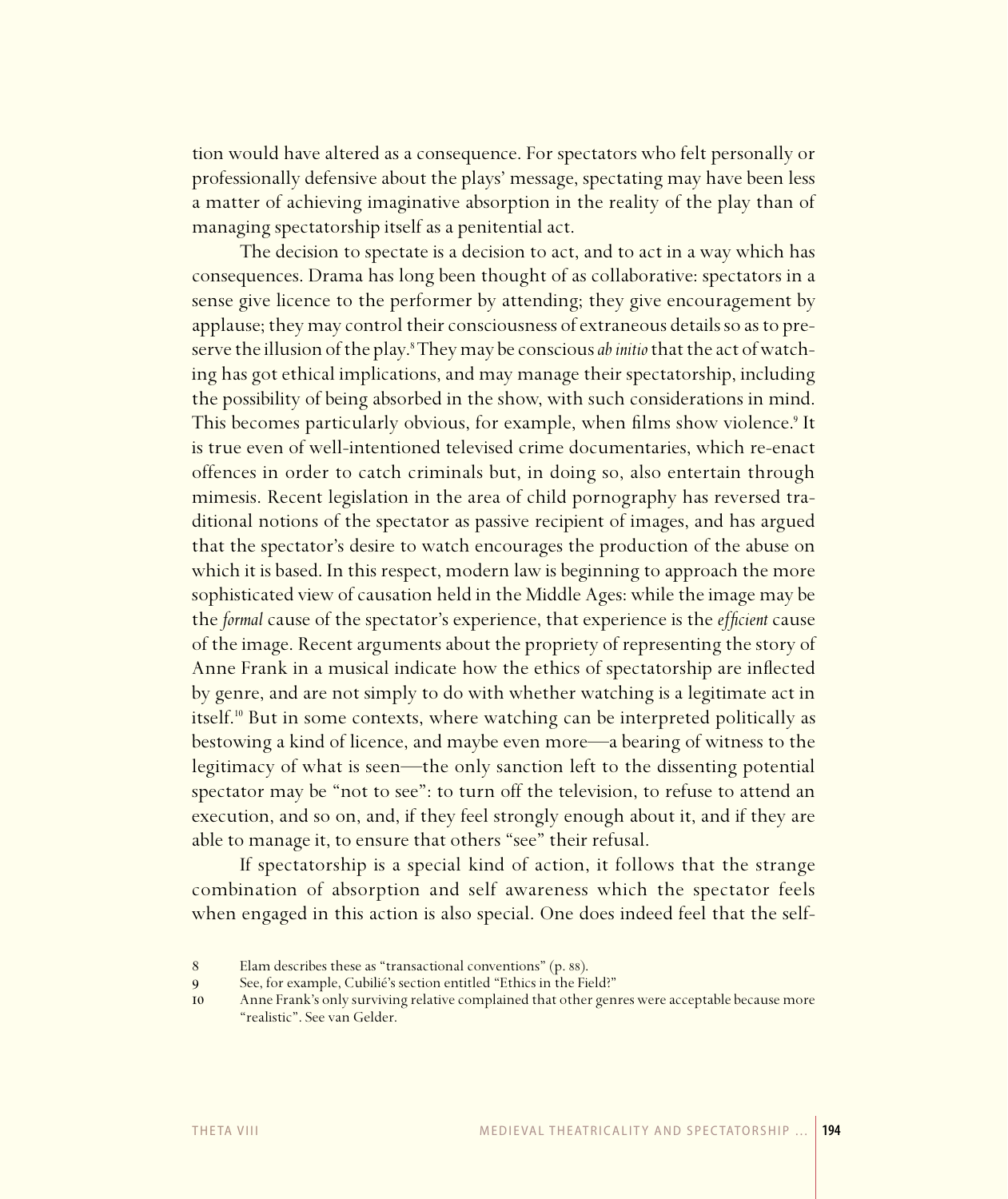consciousness which attends spectatorship is different from the self-consciousness which attends normal activities. When I look at the countryside passing by the train window, I may also be aware that I am looking at it. I just don't think that my looking is interesting or relevant to the experience, nor that it is a *part* of the experience. Neither is my self-awareness of looking a significant part of the experience. Looking is simply the means by which I see the countryside, and occasional self-consciousness about it is just the consequence of ego or habits of thought. However, the term "theatre", as we know, derives from *theatron*, the place from which the seeing was done, not the location where what was seen took place. And, in a theatrical context, where the event is specifically provided for one's notice, "looking" seems more significant as an action; our selfconsciousness of that action, far from being an interruption of the experience, and far less an obstacle to absorption in the experience, is a necessary concomitant of its significance.

The collaboration fundamental to theatre rests on the shared assumption that both doing and seeing are active parts of the event. Both those on the stage and those watching are active in the event; without one, the other has no meaning. A spectator is conscious in advance that his or her looking will be an important part of the experience, not just the means by which the event will be "consumed". The onlookers at the Grand Pardon who kept at a distance were not just controlling the effect of the event on them, but also the significance which their watching would have for themselves and for anyone who observed them as spectators. They were resisting any demand that their watching was part of the event itself. It is hard to conceive of a deliberately public act in which someone is not expected to take on the role of a spectator and thus be implicated in the event. The spectatorial role may vary in extent, nature, or significance from genre to genre: at the ritualistic end of theatricality (as opposed to drama), a funeral or even a mass, for example, the action does not absolutely *require* spectators to take place, though, in fact, funerals were among the most striking public performances in the early modern period and still have that status in some communities, and it is only the Orthodox Mass that can proceed without a lay communicant. But the closer one gets to what we would call plays, the more the event demands, from the outset, not just to be seen but to be consciously and publicly witnessed. Self-consciousness about spectating is thus not that normal awareness of self which happens all the time anyway, but an aspect of the activity which is required of the spectator, and upon which the whole event depends.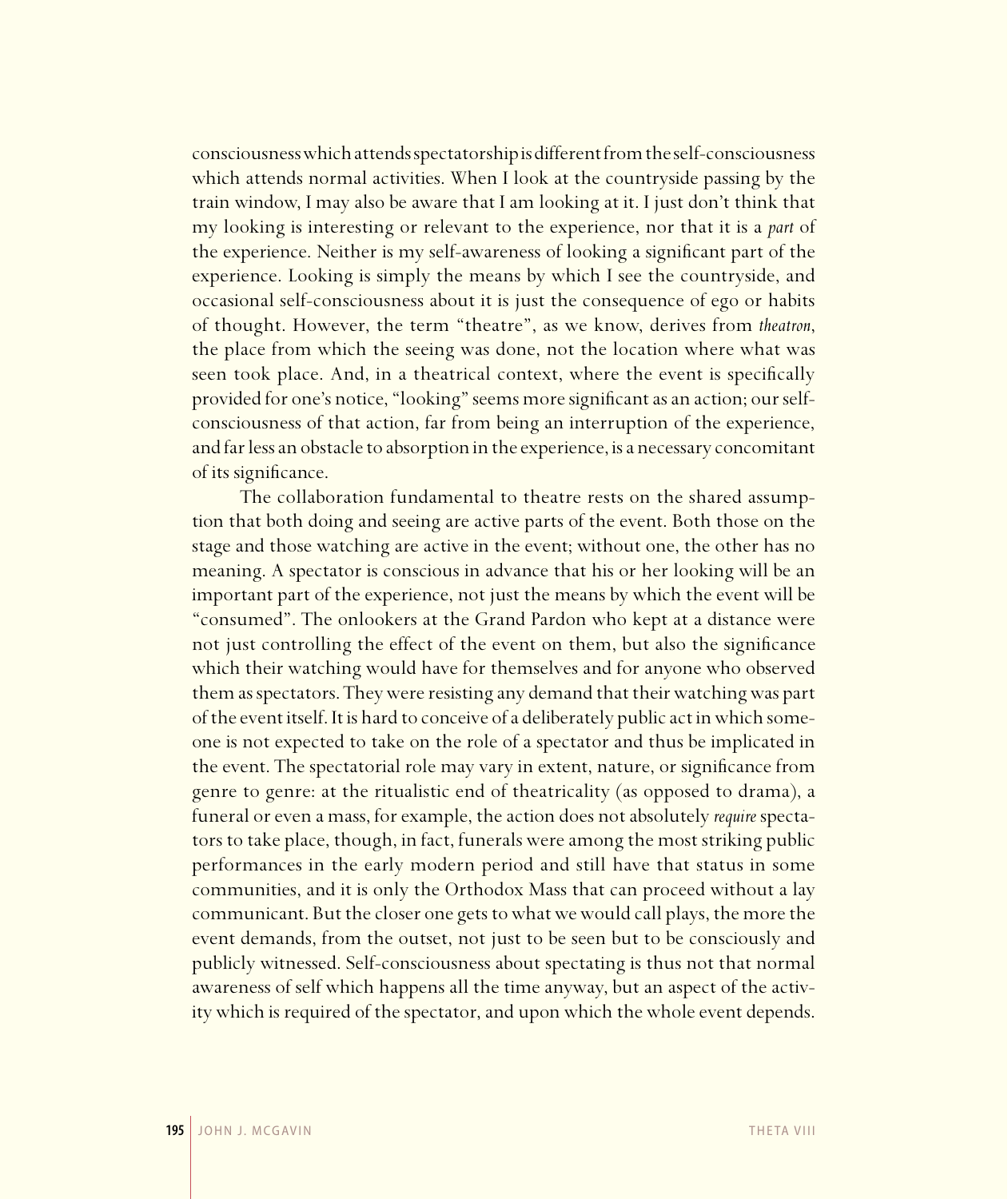Temporary periods of imaginative absorption, when one is wholly engrossed in the play and lost to all but its ongoing sensations, give way inevitably to the spectator's returning awareness that he or she is a watcher, that spectatorship is part of the *final* cause of the performance, and that therefore the self-consciousness of watching is proper to the action of spectating, not a distraction from the true business of being absorbed.

Because spectators are purposely given something which they have purposely chosen to receive, their looking becomes part of the event, not just the means of experiencing it, and drama thus stages both events *and* the perceiving of them. The experience is of necessity a binary of imaginative engagement in the events as they go by and reflective self-consciousness about viewing them. But which of these conditions has primacy in the experience of spectatorship? If one of them might be considered entailed by the other, the paradoxical condition of spectatorship proposed at the outset of this paper could be resolved within the definition of a "Hegelian" reconciliation, as posited by Žižek: "not … an immediate synthesis or reconciliation of opposites, but … the redoubling of the gap or antagonism—the two opposed moments are 'reconciled' when the gap that separates them is posited as inherent to one of the terms" (Žižek, p. 106). But it is hard to see that either absorption or self-conscious reflection, both of which are apparently interdependent and inevitable phases within the same action of spectating, could be considered the superordinate term, or that activity which contains both itself and its opposite. Certainly, I would argue that the distinctive quality of spectatorship is not that it permits imaginative absorption in the action or the world of the play. It has this power in common with many activities. But the same is true of self-consciousness of one's actions. One might suggest, instead, that the key term for exploring the paradoxes of spectatorship is "adjustment"—a term which at once reflects the spectator's sense of kinesis and of unforeseen changing experience, while also carrying within itself the notion of measurement, of a capacity to identify, within the flux, the separate stages through which the spectator moves, such as, for example, phases of absorption or self-conscious reflection.

Spectators know that, when they see a play, they are embarking on a process of constant adjustment. If anything, that adjustment is drama's enhancement of the ordinary processes of change which one encounters in everyday living. Just as the ordinary processes of looking, and being self-conscious of one's action, become individually and mutually charged with significance in the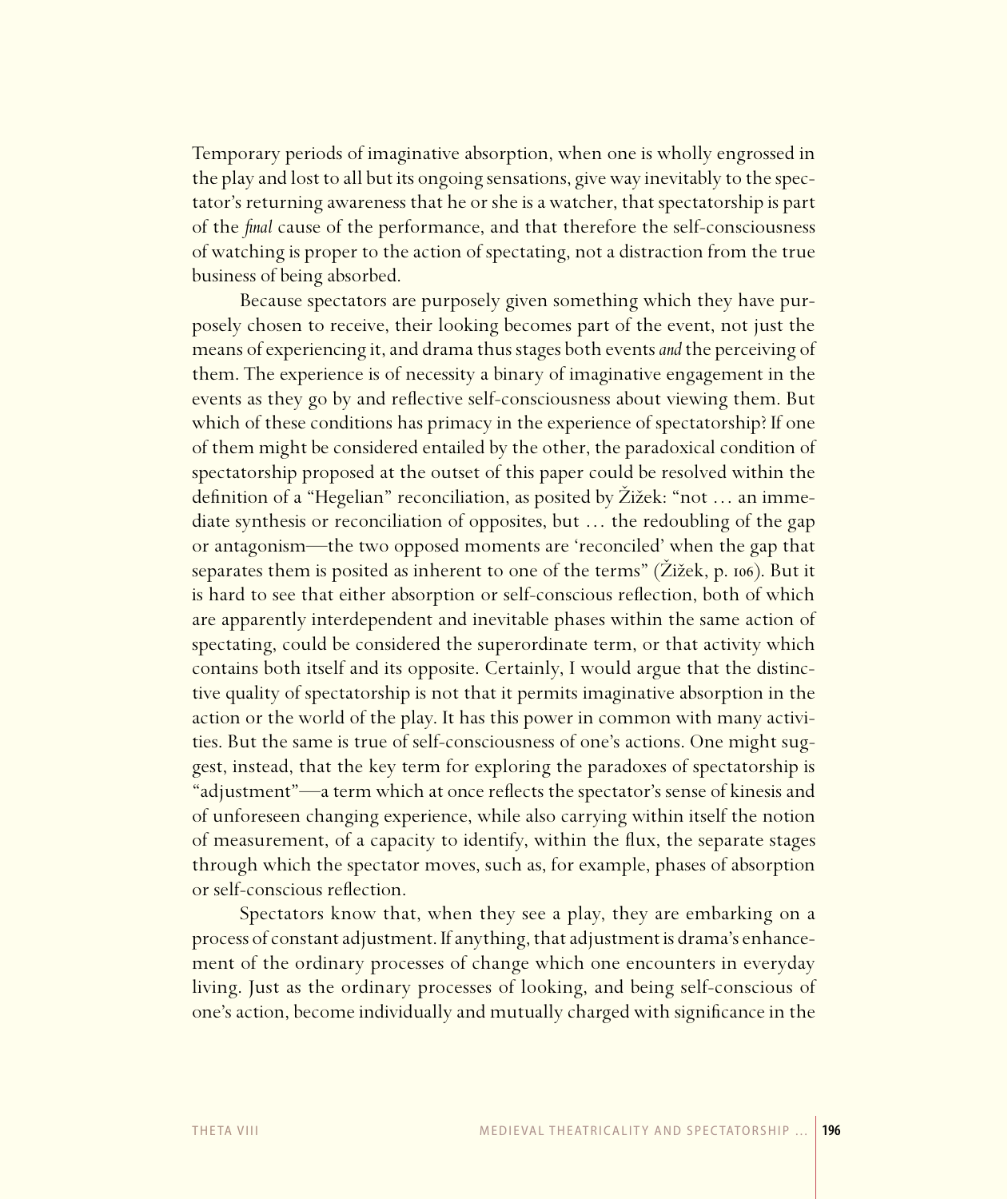theatrical event, so the process of living with change is fore-grounded by theatre through its demand that the spectator adjust between the stimuli which it offers. In Boethius' *Consolation of Philosophy*, Lady Philosophy says, "in this day to day life you live no more than in that moving and transitory moment"  $(p. 423 \mid 6.16-$ 18]). Drama, on the other hand, powerfully asserts the sensation of the passing moment, mirroring the passage of time through a sequence of events which it presents to its spectators as meaningfully sequenced, requiring that the spectator acknowledges the potential significance of that sequence, but, most fundamentally, demanding that the spectator *bears witness* to the theatrical event by adjusting to its changing demands. Bearing witness to drama is not just a matter of highly-charged looking; it is a commitment to the "life" of the drama in its demands on the spectator to adjust between states. Frequently that adjustment is between moments of imaginative absorption and moments of reflective selfconsciousness, but it is implicit in all aspects of the experience. It is also present in the pleasure of mimesis itself, when one acknowledges the gap between the dramatic event and that which it represents. The spectator enjoys adjusting between the representation and what seems to be represented; between attention to the character *and* awareness of the actor. Just as one takes pleasure in an old building because its verticals and horizontals are no more than allusions towards an ideal verticality and horizontality, so one becomes self-conscious of theatrical mimesis in order to enjoy it sometimes *as an allusion*, not just as the illusion achieved when the spectator is wholly absorbed in the action.

Medieval and early modern drama seems to promote adjustment rather than absorption as the leading characteristic of spectatorship, and does so at all levels of its activity. For a final example of this, I would choose the *Killing of Abel*, by the Wakefield Master in the *Towneley Cycle*, which, in a very short space of time, takes the spectator through a series of quite bizarrely different and mutually inconsistent conceptions of the event, and of Cain himself. Over 476 lines, Cain changes from a mythic figure out of the folk world of plough plays and men dressed as animals into a character from biblical narrative. He then passes through a series of recognisable contemporary identities: a bad-tempered neighbour, a bad tither, a flamboyantly cruel master. He then becomes the mouthpiece for the spectator's *own* rebellious thoughts, and thus their surrogate. Finally, he takes the audience through major tonal shift: first as an entertainer whose stage business is conducted with sheaves of corn, then as the first murderer, and eventually as a comic stooge who is made fun of by his apprentice. As a consequence,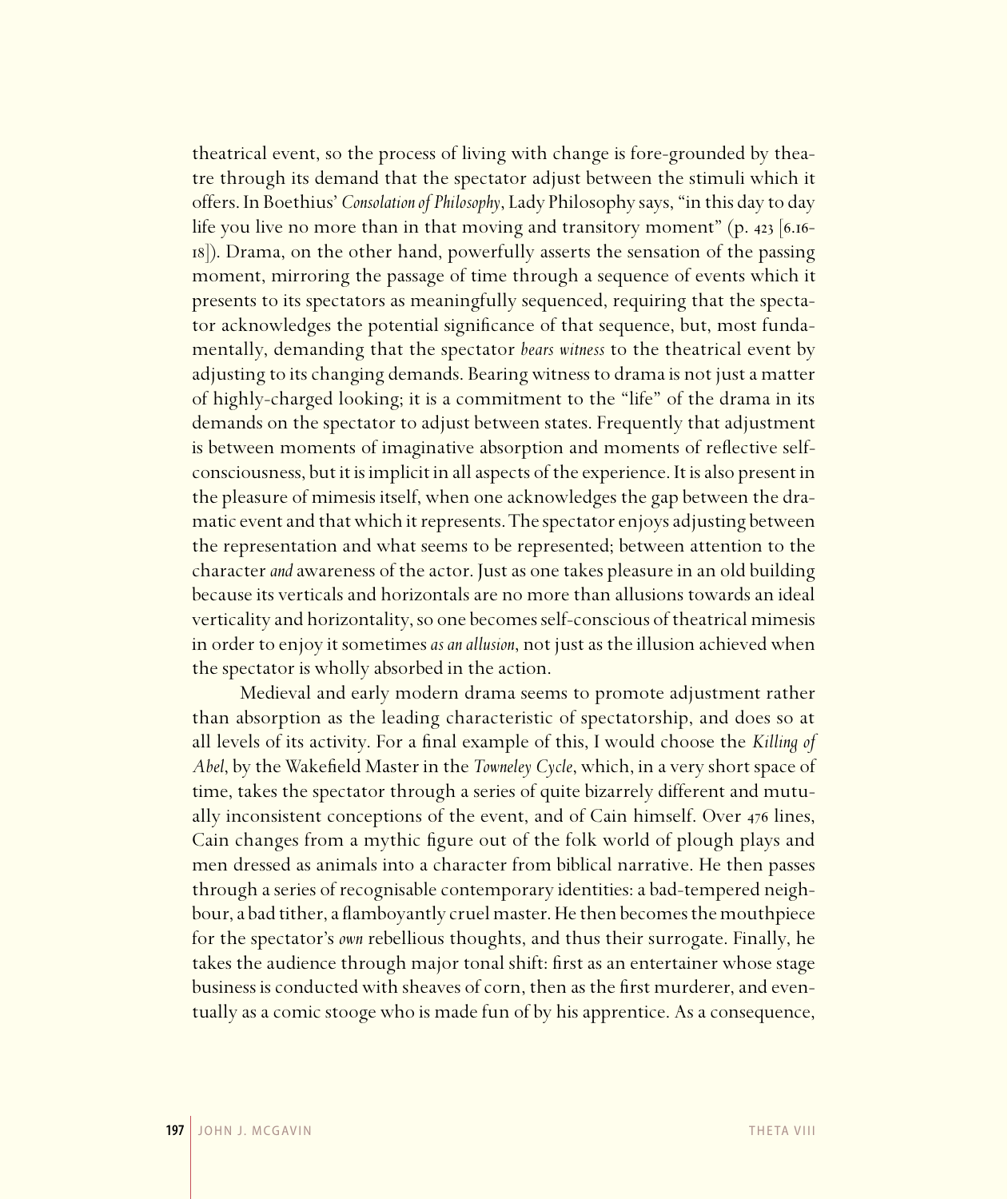the spectator repeatedly has to adjust between action, enaction, exemplification, rhetorical play, narrative representation, and game. Cain moves in and out of focus as a Biblical or contemporary character, and the world of the play similarly shifts between localisable, definable space and spaces which are ambiguous in reference or are just the play space itself. The many different kinds of action are imaginatively engrossing, but it is in the adjustments between them that one finds the distinctive pleasure of this dramatic spectatorship, and these adjustments cannot be managed without both imaginative involvement and self-conscious reflection. Early drama thus suggests that we need in one sense to pass beyond the binary of absorption and action with which this paper started, but also to reinstate it as a dual force within the fundamental processes of adjustment which characterise theatre.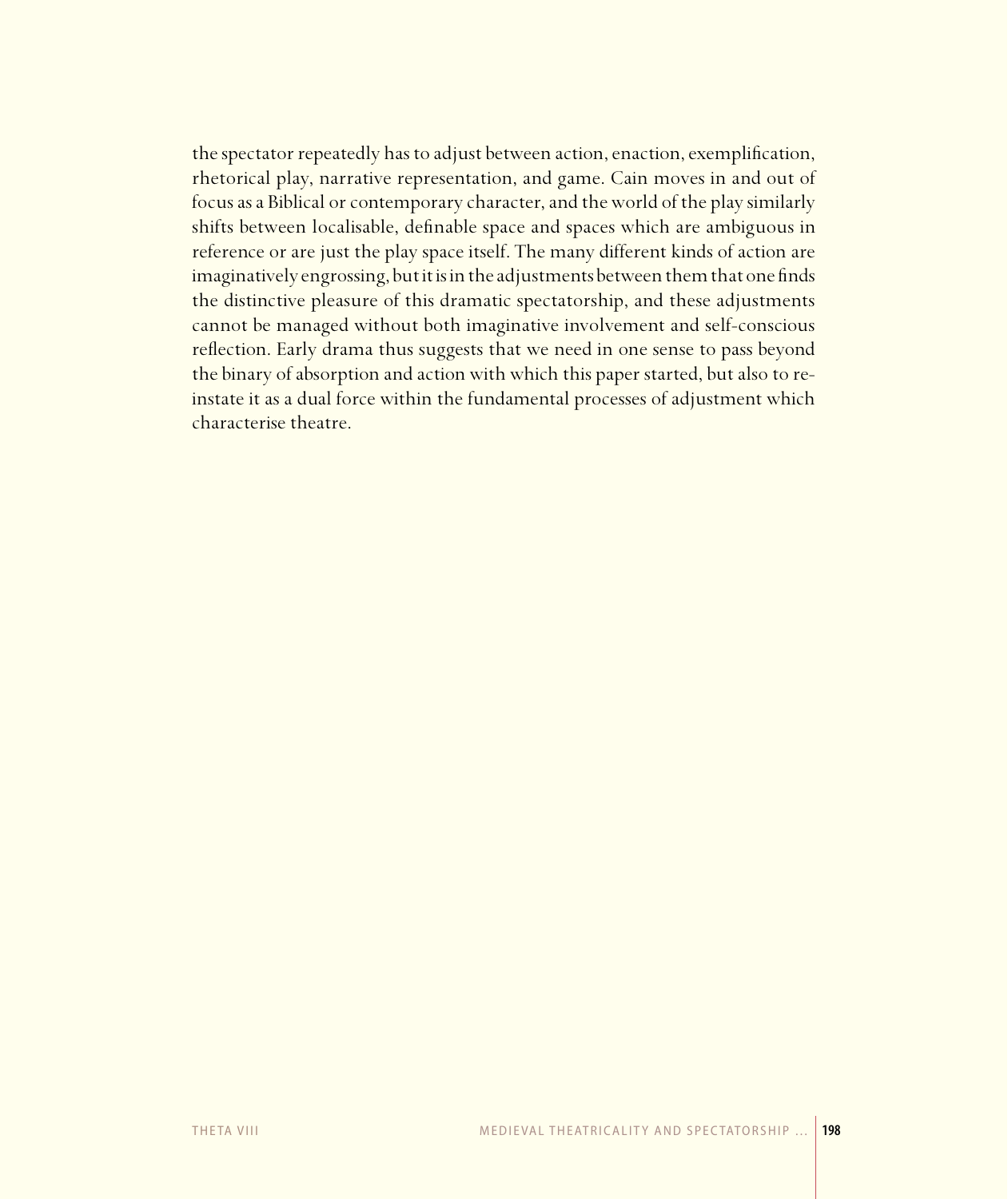## **Bibliography**

#### *Primary Sources*

- BOETHIUS. *The Theological Tractates. The Consolation of Philosophy*. New ed. Trans. H. F. Stewart, E. K. Rand, and S. J. Tester. Loeb Classical Library. Cambridge, MA: Harvard University Press; London: Heinemann, 1973.
- *The Crucifixion* (York, the Pinners). *Medieval Drama: An Anthology*. Ed. Greg Walker. Oxford: Blackwell, 2000. 134-41.
- *The Hours of Mary of Burgundy: Codex Vindobonensis 1857, Vienna, Österreichische Nationalbibliothek*. Commentary by Eric Inglis. Manuscripts in Miniature. London: Harvey Miller, 1995.
- *Mankind*. *The Macro Plays: The Castle of Perseverance, Wisdom, Mankind*. Ed. Mark Eccles. Early English Text Society, 262. London: Oxford University Press for The Early English Text Society, 1969. 153-84.
- Mill, Anna Jean, ed. *Mediæval Plays in Scotland*. 1924; rpt. New York: Benjamin Blom, 1969.
- *Records of Early English Drama: York*. Ed. Alexandra F. Johnston and Margaret Rogerson. 2 vols. Manchester: Manchester University Press, 1979.
- *The Tretise of Miraclis Pleyinge*. *Medieval Drama: An Anthology*. Ed. Greg Walker. Oxford: Blackwell, 2000. 196-200.

### *Secondary Sources*

- Christian, Laura. "Fanon and the trauma of the cultural message". *Textual Practice* 19.3 (2005): 219-41.
- Cubilié, Anne. "Grounded Ethics: Afghanistan and the Future of Witnessing". *S&F Online* [*The Scholar and Feminist Online*] 2.1: *Public Sentiments* (2003): http://www. barnard.edu/sfonline/ps/cubilie.htm. Accessed 10 March 2008.
- Elam, Keir. *The Semiotics of Theatre and Drama*. New Accents. London: Methuen, 1980.
- King, Pamela M. *The York Mystery Cycle and the Worship of the City*. Cambridge: D. S. Brewer, 2006.
- Marshall, John. "Walking in the Air: The Chester Shepherds on Stilts". *Medieval English Theatre* 26 (forthcoming).
- Sheingorn, Pamela. *The Easter Sepulchre in England*. Kalamazoo: Western Michigan University Press, 1987.